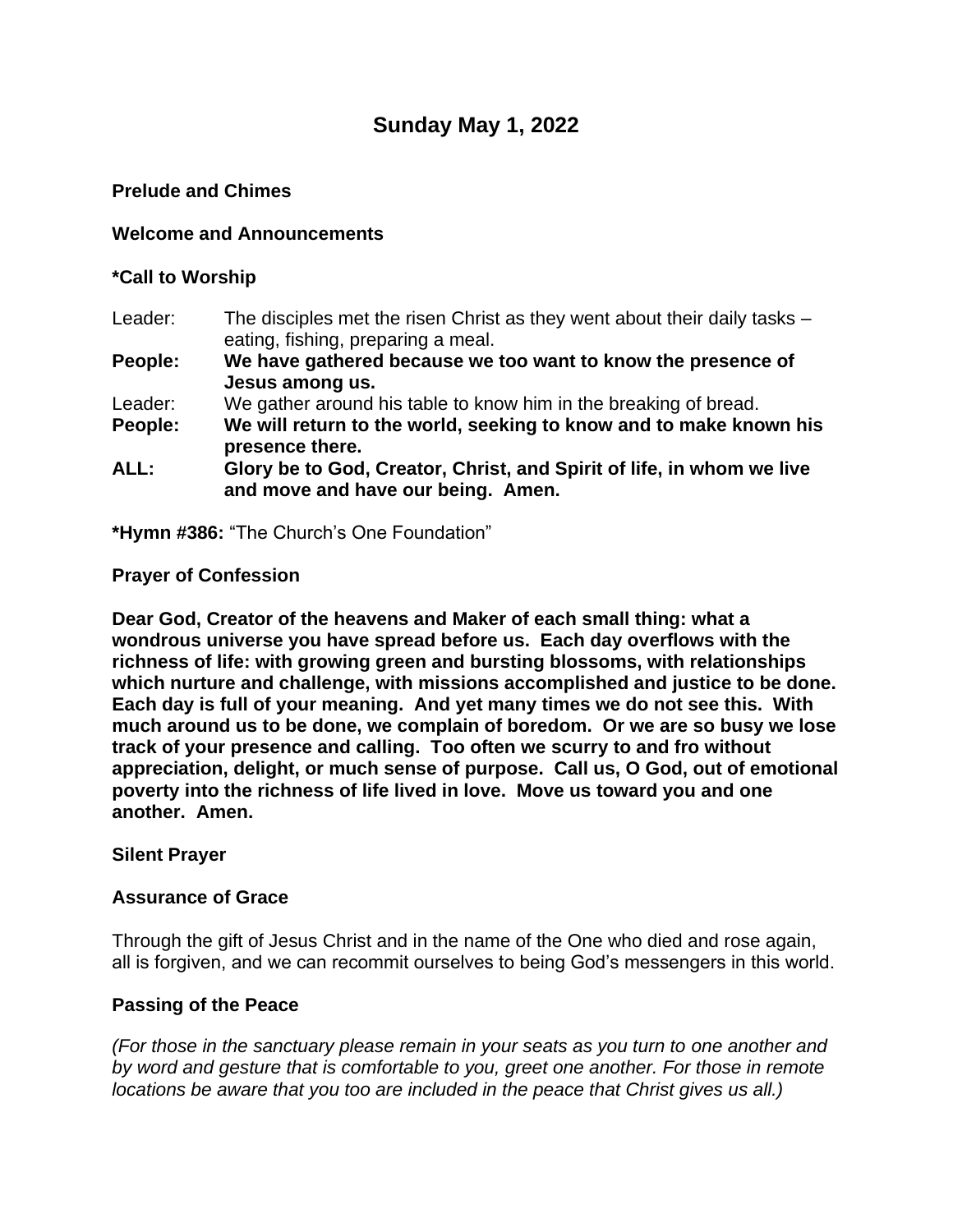**Response Hymn #236**: "Hallelujah"

Halle, halle, halleluja. Halle, halle, halleluja. Halle, halle, halleluja. Halleluja, halleluja.

**Reading from the book of Acts:** Acts 9:1-9 Karen Jones

**Anthem**

**Children's Time**

**CROP Walk Litany of Dedication**

**Reading from the Gospel:** John 21:1-9

**Sermon:** "Shepherd Responsibilities"

**\*Hymn #575:** "O for a World"

### **The Community at Prayer**

*(Joys and Concerns, Prayer for the People, Lord's Prayer)*

### **Prayer Response**

### **Offertory**

In a world that lives out of scarcity You call us to a life of abundance You offer grace and mercy.

*(Opportunities to give for the ministries of this church are available through an offering plate as you enter or leave the sanctuary, through mailing your gift to the church office or through signing up for electronic giving through our website.)*

## **Doxology**

Praise God from whom all blessings flow; Praise God, all creatures here below; Praise God for all that love has done Creator, Christ, and Spirit, One.

### **Prayer of Dedication**

**O God, most merciful and gracious, of whose bounty we have all received, accept, we pray, this offering of your people. Remember in your love those who**